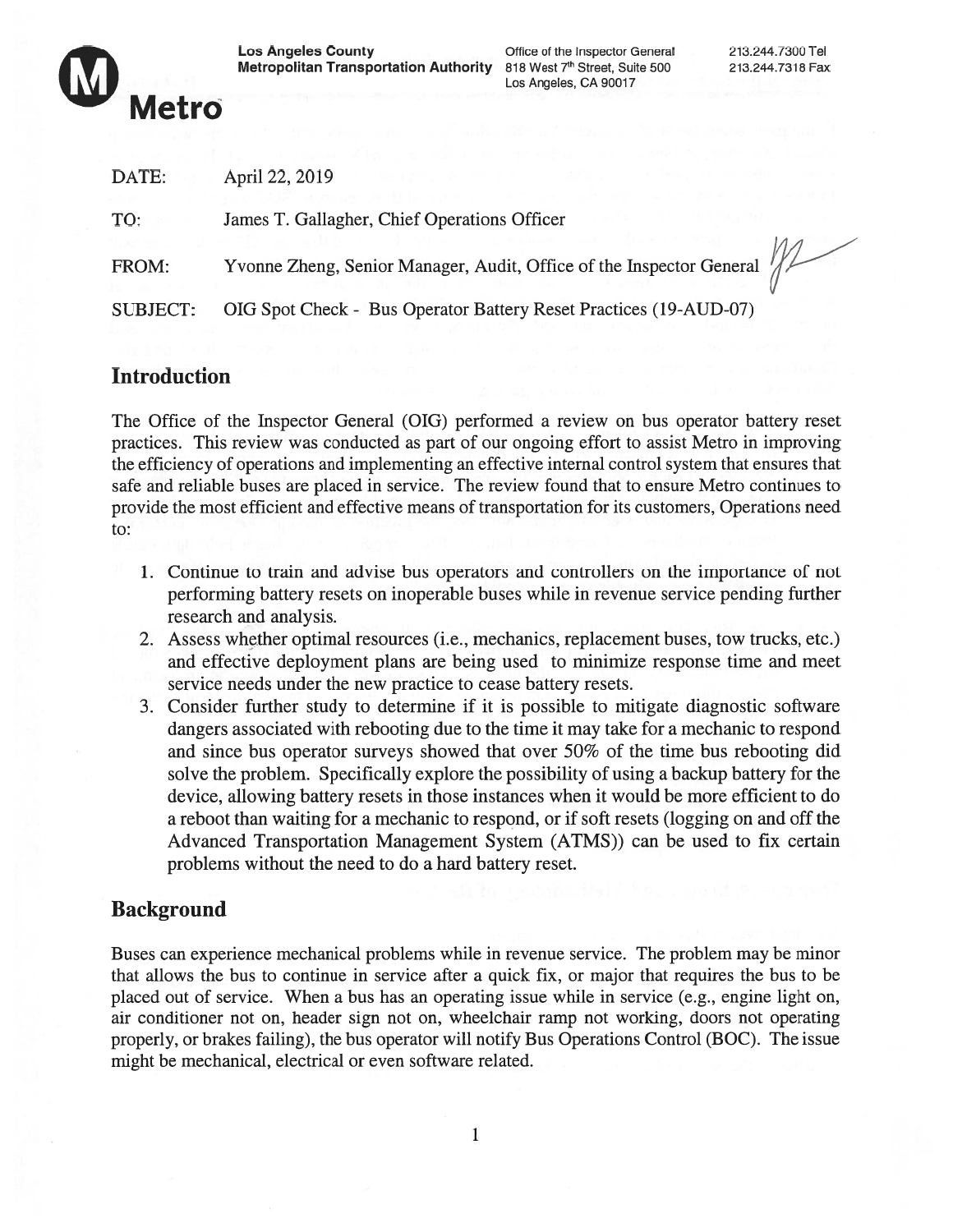#### **OIG Spot Check - Bus Operator Battery Reset Practices Office of the Inspector General 19-AUD-07**

In the past, when the BOC received a notification from a bus operator that he or she was having certain operating problems (not something like a flat tire), BOC would instruct the operator in some instances to perform a battery reset (See Attachment A – Bus Operator Battery Reset Process), which would shut the bus completely down and then restart it. BOC would make a note of the incident/problem in Metro's ATMS and also note whether the battery reset corrected the problem or the problem still exists. An Operations official advised that the ATMS database may not contain all of the battery resets performed because in some instances a bus operator on his/her own would perform a battery reset without notifying BOC in an attempt to correct a mechanical problem. If the battery reset did not fix the problem, BOC would decide if the bus should be taken out of service and a mechanic dispatched. Over time, Operations found that these practices caused the computers in the buses to loose valuable diagnostic information. Both the BOC and Bus Maintenance personnel were recently instructed to stop having bus operators perform battery shutdowns. In this regard, the following guidance was issued:

- A memo dated October 3, 2018, to BOC Controllers stated: "Maintenance has provided us with a new updated Road Call Reference Guide. A copy has been placed at each console and each Controller will receive a personal copy of the guide. Please make sure you read through the guide thoroughly. The information provided applies to all buses. It is imperative that everyone make note that the practice of having Operators perform a battery shutdown must stop immediately. The computers in the buses hold data that is pulled from the buses for diagnostic reasons. When a battery shutdown is performed, the computer loses valuable diagnostic information."
- The Bus Operations Maintenance Road Call Reference Guide, under "Service Disposition," was revised in August 2018 to state: "Do not have the battery switch turned off and on at any time during the process. This practice does not solve the problem and creates more negative issues than potential positive effects." This requirement pertained to the following bus operational problems:
	- o Stalled Engine
	- o Engine Does Not Start
	- o Check Engine Indicator Light
	- o Hot Engine
	- o Stop Engine Light

# **Objectives, Scope, and Methodology of Review**

The objectives of this review were to determine:

- The frequency of performing battery resets on buses while in revenue service, and
- The effectiveness of battery resets in correcting bus mechanical problems.

To achieve the review objectives, we performed the following procedures: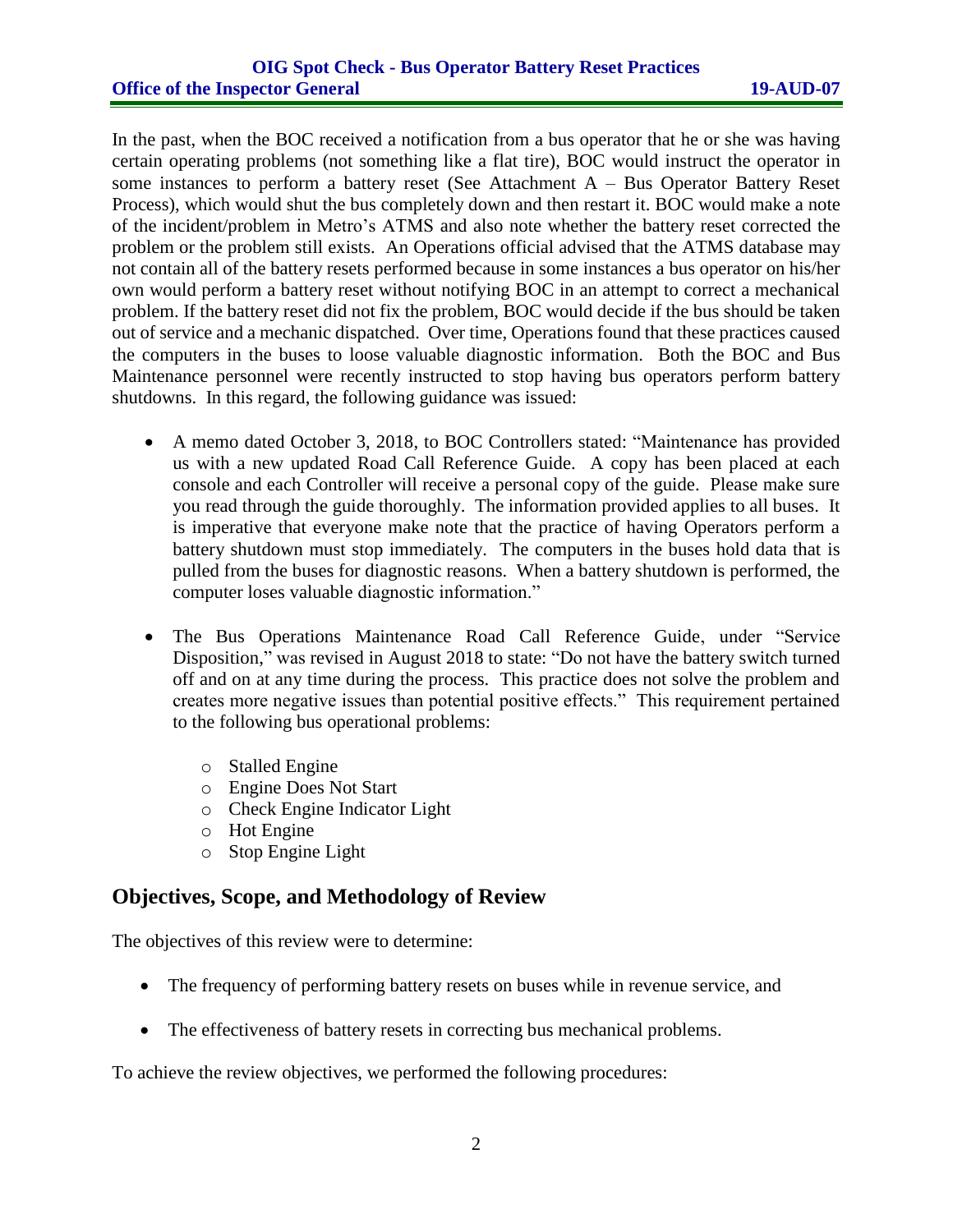- Interviewed appropriate staff in Operations,
- Reviewed bus incident reports with a problem code of "ME" (mechanical problems) generated from the ATMS,
- Identified the number of incidents where a battery reset was performed and documented whether this process corrected the problem,
- Surveyed a sample of Metro bus operators on their experiences related to dealing with battery resets, and
- Listened by scanner to radio transmissions between bus operators and BOC Controllers.

This review is not an audit; therefore, government auditing standards are not applicable to this review.

# **Details of Review**

#### **1. Listen to Radio Transmissions between BOC and Operators**

During the period of December 9, 2016 – April 14, 2017, we monitored a scanner for approximately 45 hours listening to radio transmissions between BOC and Metro bus operators to document any incidents where operators performed a battery reset/shutdown. Although our main focus was on bus rebooting, we documented all mechanical related incidents heard during the listening periods.

We documented 53 mechanical related incidents. For 7 (13%) of these incidents, the bus operator was told to do a battery reset/shut down. Because of the random and frequent movement of a scanner, we were not able to determine how many of the resets corrected the problem.

#### **2. Review of Bus Incident Reports**

We reviewed bus incident reports in ATMS with a problem code of "ME" (mechanical problems) for the week of August 5 to August 11, 2017. During this period, 1,091 bus incident reports were filed under the problem code of "ME." Our analysis found that:

- A battery reset was performed for 28 (3%) of the 1,091 incidents.
- For 15 (54%) of the 28 battery resets, the problem was resolved. For the remaining 13 incidents, the operator was provided a replacement bus or instructed to bring the bus into the division for repairs.

For the week that we reviewed, we found that battery resets performed by operators corrected the problem over 50% of the time. When these battery resets were performed by operators and the mechanical problems were corrected, transit customer delay was minimized and Metro resources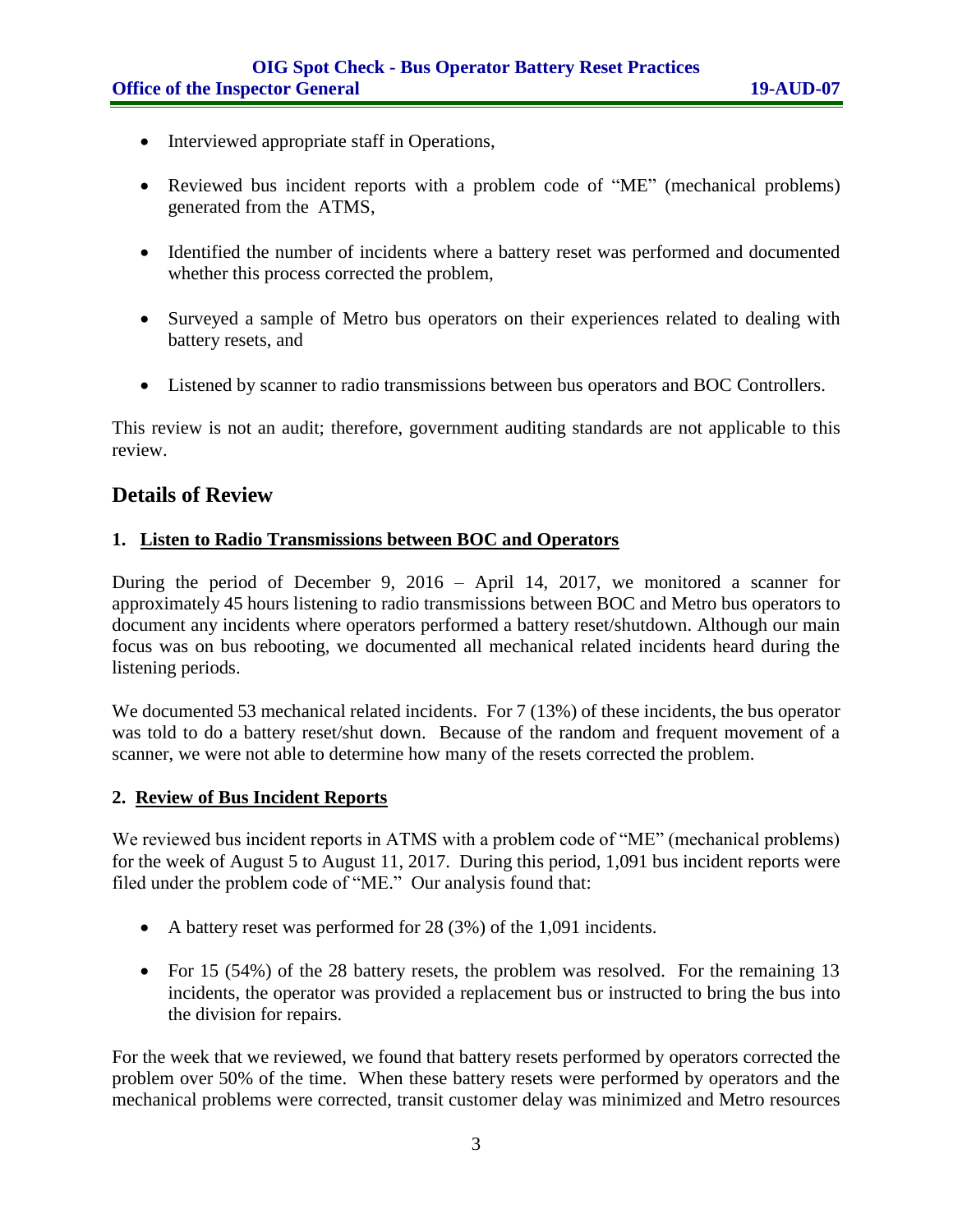were saved (e.g., mechanics were not sent out in the field and/or a replacement bus did not have to be brought out to replace the bus in distress). Because battery resets are no longer being performed by operators due to the importance of preserving diagnostic data, Operations should assess how this new practice will affect customer delay time and available resources.

#### **3. Battery Reset Questionnaire**

In August 2018, we sent out questionnaires to a sample of Metro bus operators to capture their experiences with bus shutdowns/battery resets on Metro buses. Bus operators were asked to answer the questions based on their experiences from the previous week that they worked. We received responses from 687 bus operators. Some respondents did not answer every question. Below is an overview of the questions asked and the results:

**Question 1**: How many times in a typical day while operating a bus did you have to perform a bus shutdown/battery reset? (679 respondents)

Fifty-eight percent of respondents stated that they did not have to perform a battery reset, 27% stated that they had to perform a battery reset 1 time, 10% stated 2 times, and 5% stated that they had to perform a battery reset 3 or more times in a typical day.

**Question 2**: How many times in the past week, while operating a bus in service did you have to perform a bus shutdown/battery reset? (679 respondents)

Fifty-two percent of respondents stated that they did not have to perform a battery reset. The remaining 48% of respondents performed at least one battery reset during the past week.

**Question 3:** If you were instructed to shut down the bus, how much time (in minutes) did it typically take? (534 respondents were instructed to do a shutdown)

Fifty-one percent of respondents stated the process took 5 minutes or more, 31% stated it took 3-4 minutes, and 8% said 1-2 minutes.

**Question 4:** In situations where you performed a battery reset/shutdown, did performing this function correct the problem? (676 respondents)

Ninety percent of the respondents stated that performing this function corrected the problem at least some of the time, if not all the time. The remaining 10% stated that performing a battery reset never corrected the problem.

**Question 5**: In your opinion as a bus operator, would it be more efficient if a battery reset button was located inside the bus, such as on the dashboard or in a similar area? (679 respondents)

Ninety percent of the respondents said "Yes" and 10% of the respondents said "No."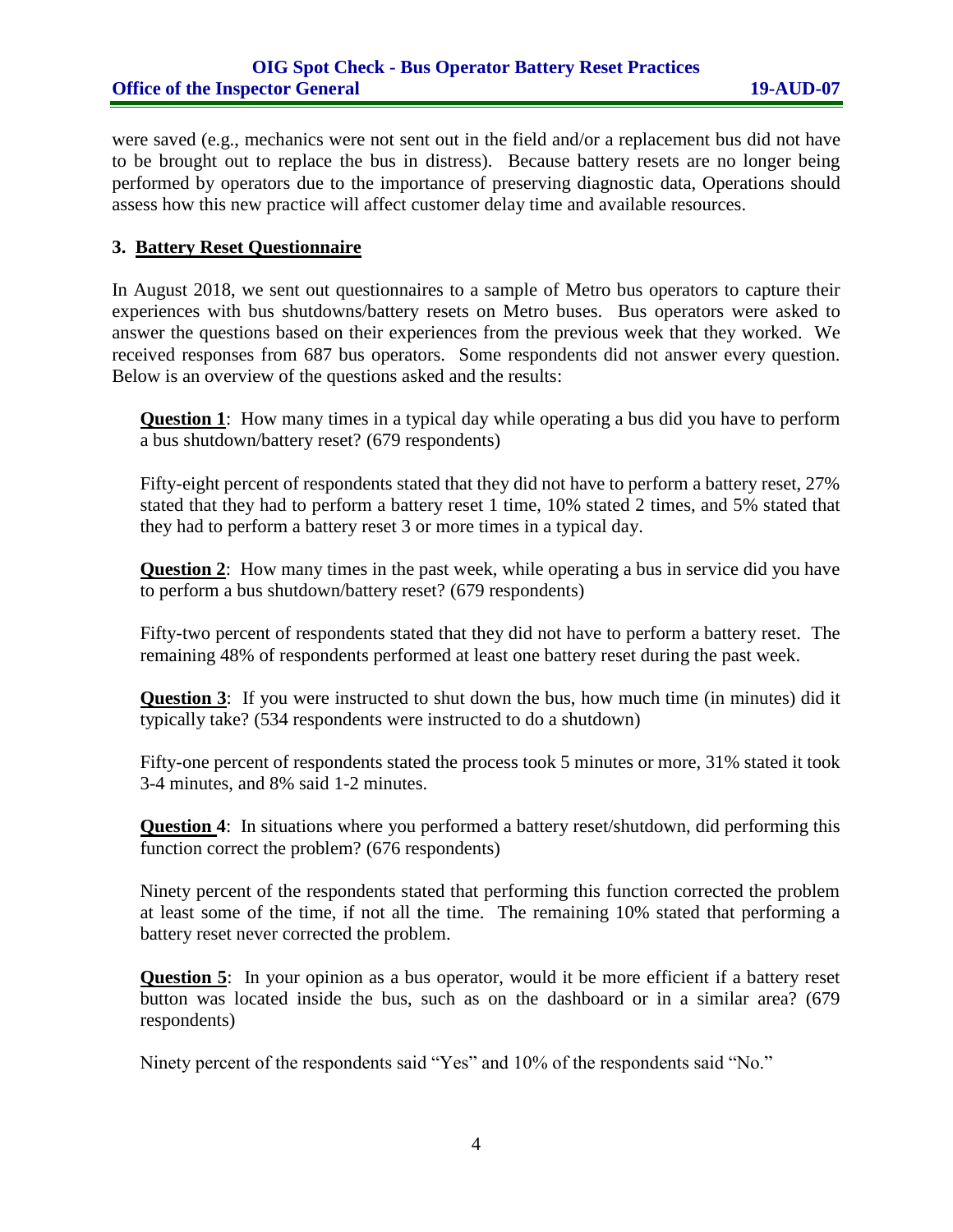**Question 6**: The type of bus in which the battery reset occurred? (631 respondents)

Operators responded that battery resets were performed on all bus models. The majority (50%) of the battery resets were performed on the NABI 45 feet buses.

**Question 7:** The primary function for which you use the battery reset function is? (634) respondents)

Respondents stated the battery reset process was used for engine and mechanical issues 56% of the time.

**Comment Section on Questionnaire:** Several bus operators in our sample commented that Metro roadside mechanics and BOC staff have advised them that doing bus shutdowns / battery resets on some bus models can be harmful to the bus.

Both review of bus incident reports in the ATMS and bus operator responses to our questionnaire found that in many instances battery resets corrected mechanical problems. Ninety percent of the 676 respondents stated that performing a battery reset corrected the problem at least some of the time if not all of the time.

#### **4. Bus Engineering Input on Battery Resets**

We interviewed Kwesi Annan, Senior Engineer, Vehicle Technology & Acquisition Department, who indicated that it would be difficult to install a battery shut off switch inside the bus to reduce the dangers to operators, buses, and customers when operators go outside the bus to perform a battery reset. Mr. Annan advised that he does not believe a battery reset would likely correct any problem. (Note: This opinion is contrary to the survey responses of operators.) He further stated that operators should not perform mechanical repairs. He provided us information on the October 2018 directive to BOC Controllers to stop the practice of having operators reset batteries, but instead contact dispatch for instructions and to have a mechanic dispatched to their location.

#### **5. Impact of Battery Resets**

Some of the bus operators who were surveyed at random advised that the reset process took 5 minutes or more to complete. The battery reset process may expose the operator to dangers outside the bus and customers on the bus may become impatient if delays are long. Operators felt having a bus reboot switch inside the bus would be highly desirable, instead of the method they use now.

Soft reboots, where the operator is merely logging on and off the ATMS, may be a first resort and may be also an option that operators used to achieve a positive result, as opposed to a hard reboot of the system.

We did not survey the operators on how long it takes for a mechanic to respond to fix a bus problem, because this data is not something they keep track of with any specificity. The ATMS only tracks part of this activity, and M3 tracks the other part, so it is difficult to determine the actual time to respond versus the time to repair, which would be reflected in the M3 system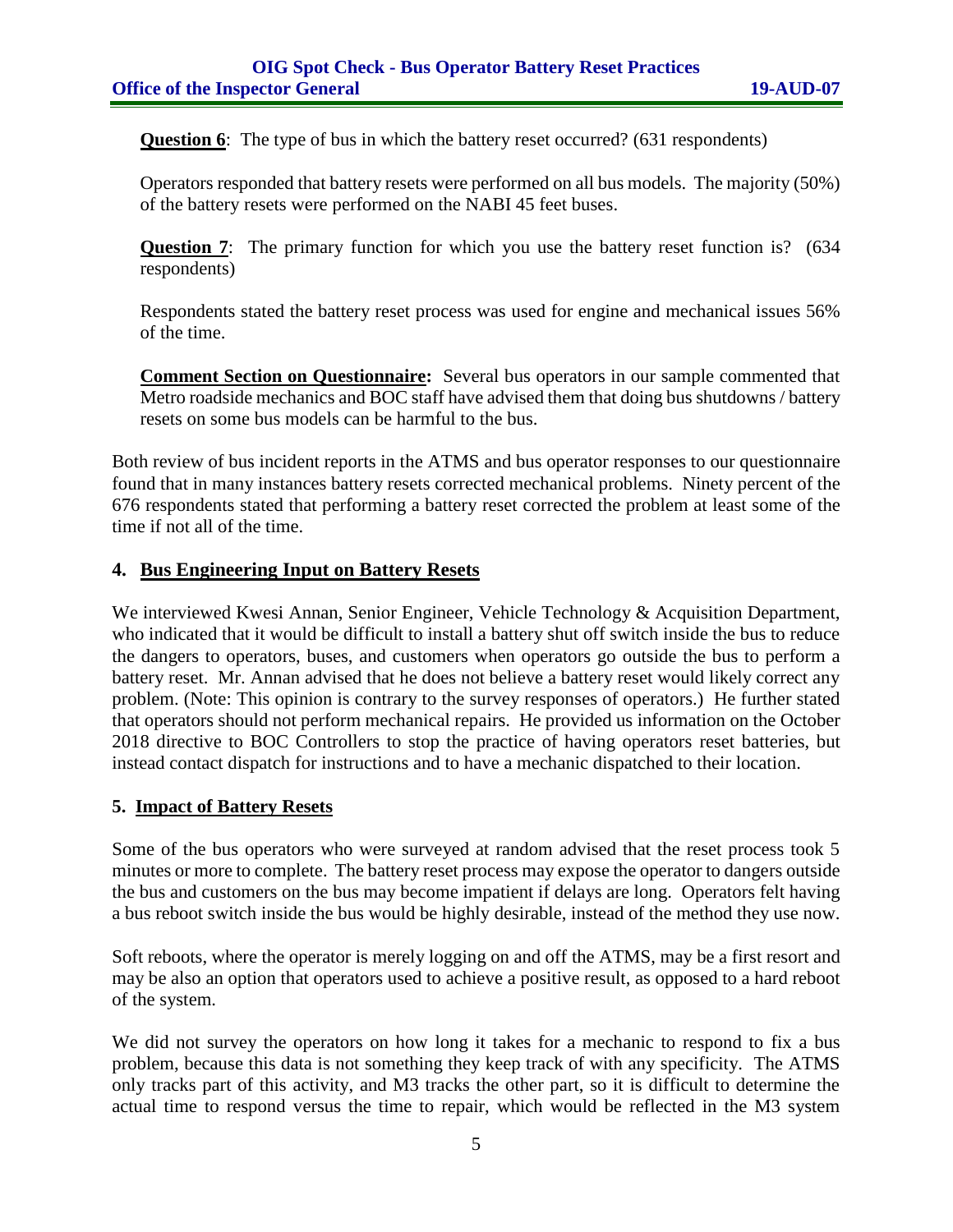information. We further wonder if there is an option where an operator might do a controlled shutdown first using a soft reboot, before shutting down the battery in a manner that endangers diagnostic software and possibly other aspects of the bus systems.

## **Conclusion**

Overall, it appears that battery shutdowns performed by operators did in many instances help fix the problem. Whether the problems fixed were electrical and software problems, as opposed to actual hardware problems that would not generally be correctable through any sort of reboot, is not clear. Metro has determined that battery resets can cause the computers in the buses to loose valuable diagnostic information. Guidance has recently been issued to cease the practice of operators performing battery resets. We believe soft resets are possibly an effective option rather than or before hard resets. When hard resets might be warranted, it would reduce the time to perform a battery reset and be safer for operators and passengers if a battery reset switch was located inside the bus. We also believe determining and researching the mechanical or electrical issues causing operators to reset batteries would be optimal, but with so many potential sources of problems, that may not be successful. We are not informed of the average time it takes for mechanics to be deployed and arrive at a location to fix a bus. We wonder if mechanics might also often reset the battery to correct problems. We believe it may be worth performing additional research to determine what problems are solved by soft versus hard resets, and if there are any circumstances under which a device with software diagnostics might be protected from a battery reset, such as if it had its own backup battery, or if a controlled shutdown and reset might be done safely and be the most efficient action in limited circumstances when it has been determined that a reboot does in fact correct that particular problem.

# **Recommendations**

To ensure that Metro continues to provide its customers with an efficient and effective transit experience, we recommend that Operations Management:

- 1. Continue to communicate to bus operators and controllers on a regular basis that the practice of bus operators performing battery shutdowns has ceased.
- 2. Continue to assess and provide the resources required to minimize transit customer delay time given that the battery reset process did fix some operational problems.
- 3. Continue to study what circumstances cause bus field repairs and what specifications might be included in future procurements for systems and devices used in buses to reduce breakdowns and improve bus performance.
- 4. Consider the engineering adjustments necessary for improved safety of operators or others associated with battery resets that might occur by operators regardless of the new guidelines to cease operator battery resets.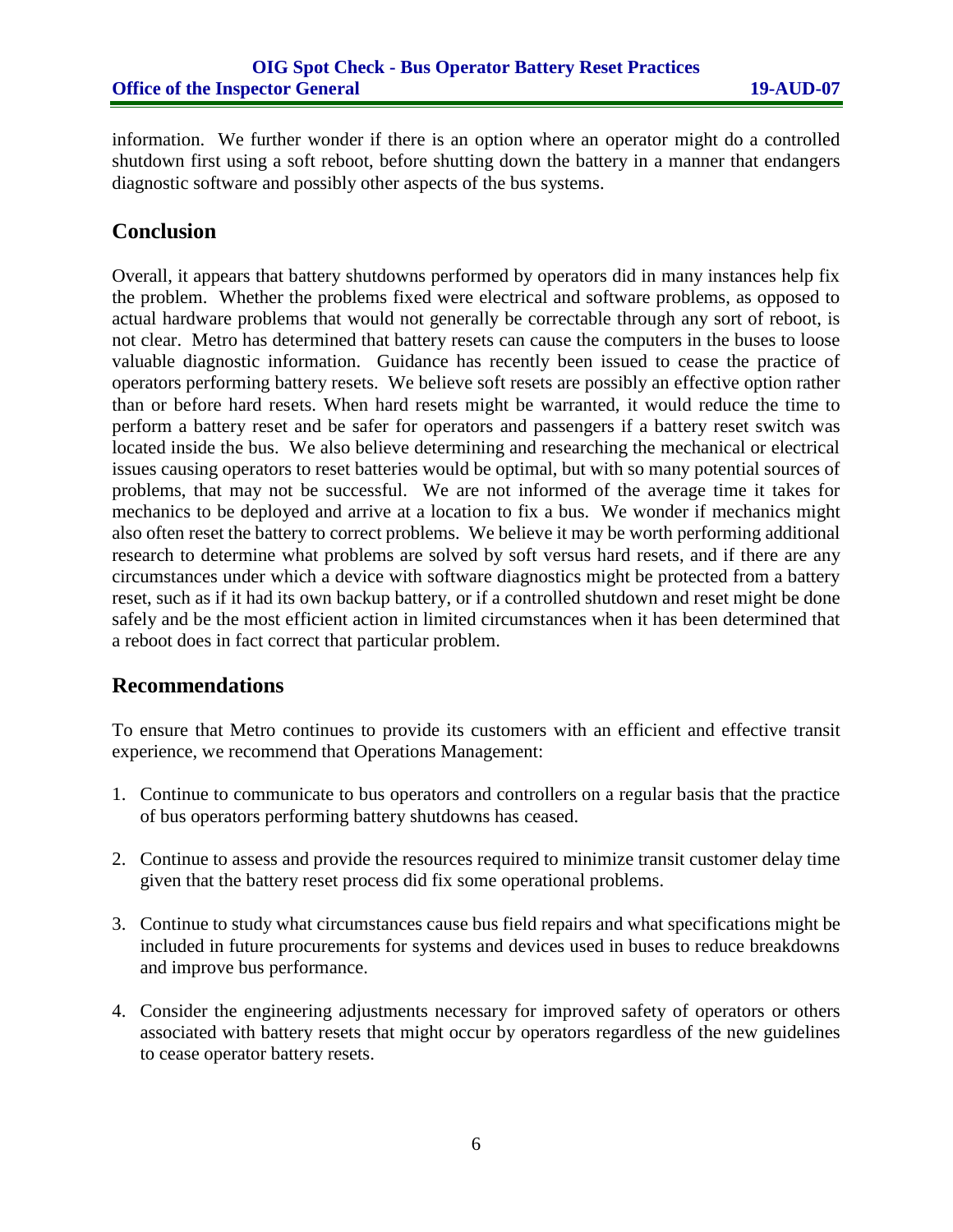### **OIG Spot Check - Bus Operator Battery Reset Practices Office of the Inspector General 19-AUD-07**

- 5. Consider if battery hatches (See Attachment B Picture of Battery Hatch in lower right side back of the bus) should be locked the way hatches inside the buses are to prevent unauthorized access.
- 6. Consider if further research on what circumstances or problems are corrected by a soft software reset versus a full battery reset, if it is possible to mitigate risks for software diagnostic damages in the event of a battery reset, and if considering the time it takes for a mechanic to arrive, it might be more efficient to allow the performance of the appropriate reset in those cases.

# **Request for Management Comments to Recommendations**

The Operations Department is requested to provide OIG within 20 days a written response on the actions taken or planned concerning the recommendation in this report.

cc: Phillip Washington, Chief Executive Officer Alex DiNuzzo, Senior Executive Officer, Maintenance Al Martinez, Senior Director, Information Technology Robert Holland, Senior Executive Officer, Transportation Diane Frazier, Service Operations Superintendent Stephen Rank, Service Operations Superintendent Nancy Saravia, Senior Manager, Transportation Planning Diana Estrada, Chief Auditor Monica, Del Toro, Audit Support Manager Karen Gorman, Inspector General Metro Board of Directors Board Deputies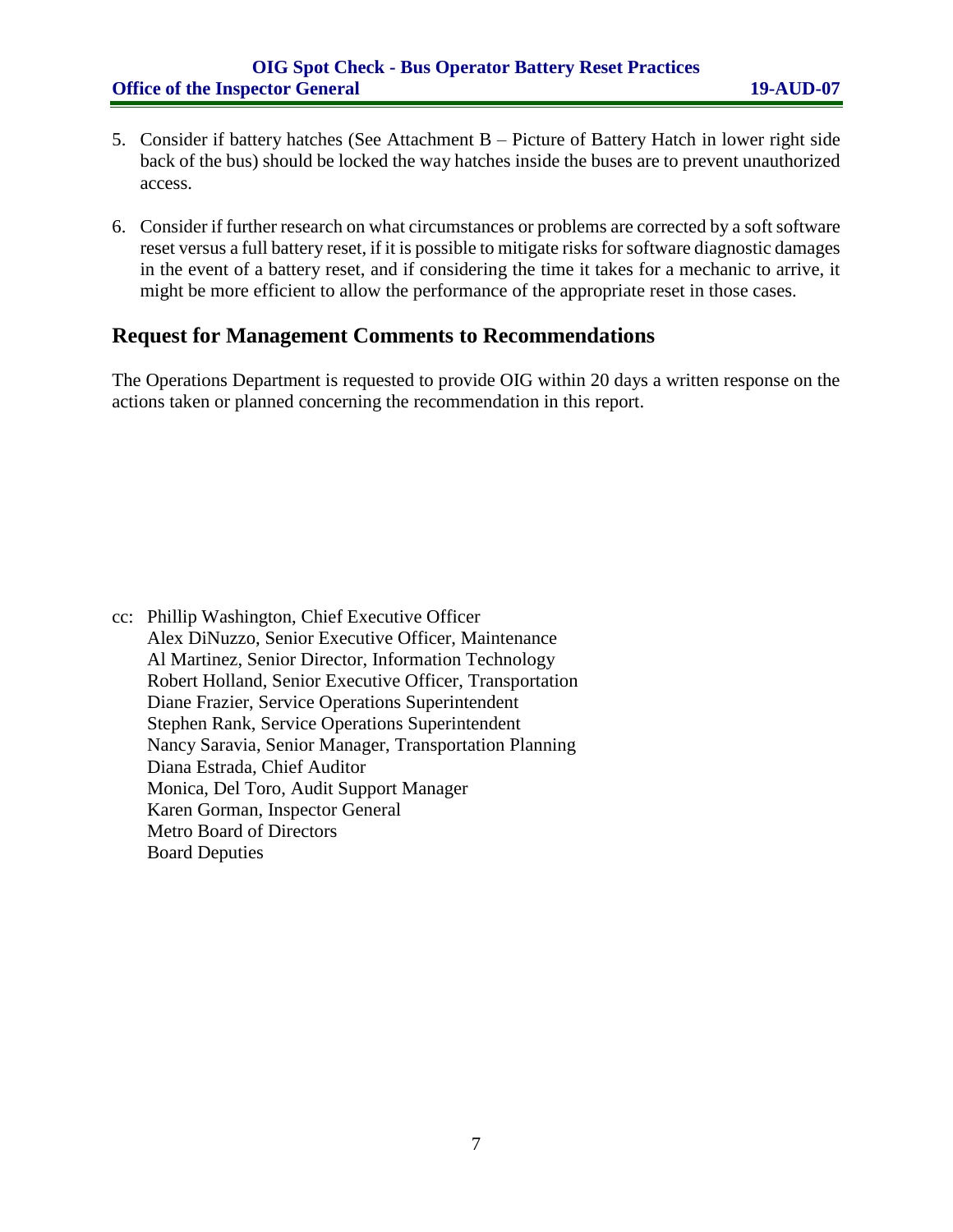# **BUS OPERATOR BATTERY RESET PROCESS**

A Metro employee provided the following battery reset process:

- 1. Notify Bus Operations Control (BOC) that there is an operation problem with the bus.
- 2. BOC may advise bus operator to do a battery reset.
- 3. Pull bus over and shut off engine.
- 4. Advise passengers of problem.
- 5. Open both doors and exit bus.
- 6. Walk to rear of bus and open hatch to battery compartment.
- 7. Turn battery off then wait a few minutes and turn back on (Note: for newer model buses, leave off longer because battery has more electronics).
- 8. Shut hatch and return to bus.
- 9. Notify BOC if battery shutdown fixed the problem.
- 10. If shutdown does not correct the problem, BOC will provide further instructions to bus operator.